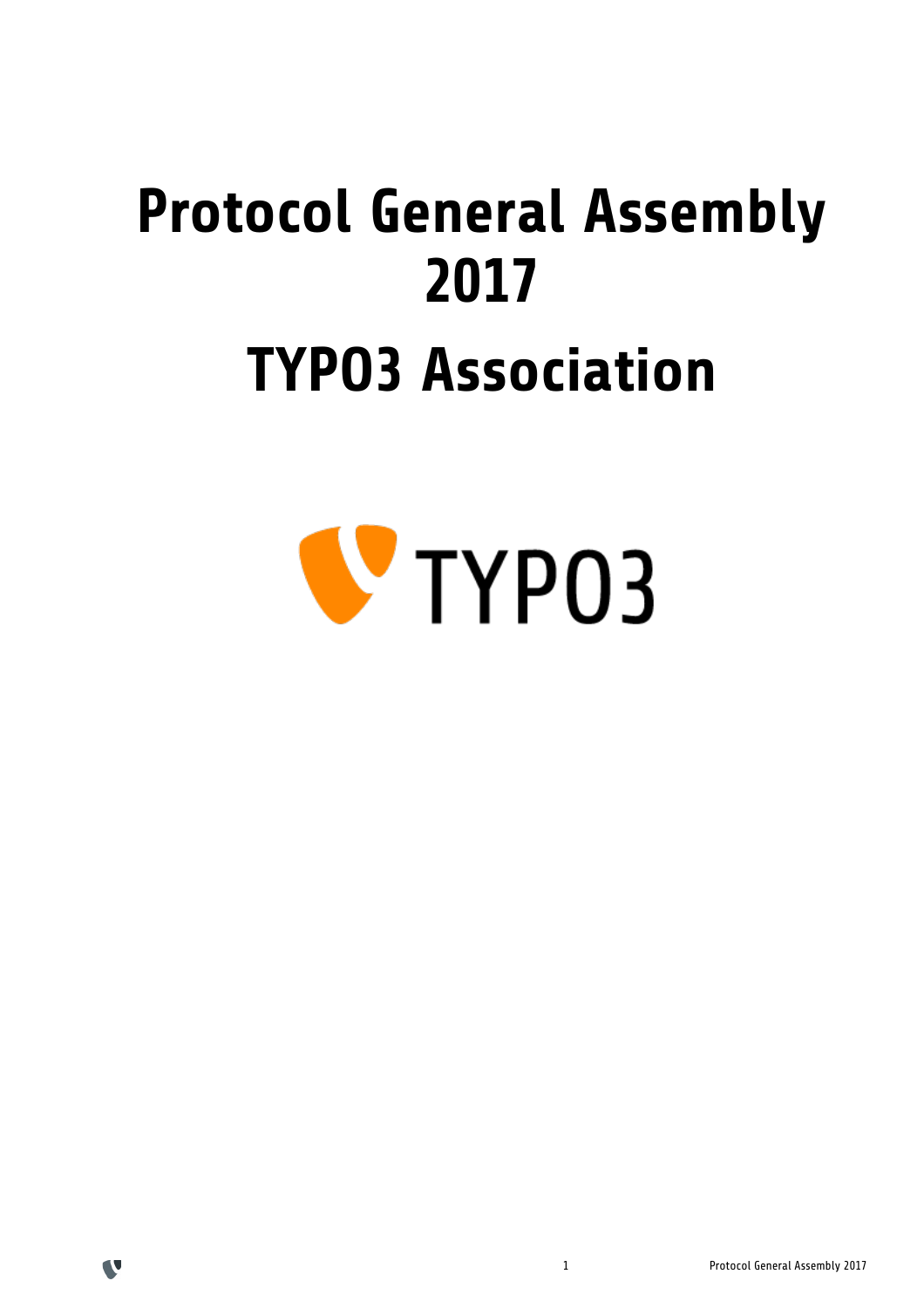# Table of contents

 $\mathbf{C}$ 

| Disencumbering of members of the board, cashier, accountants and commissions4<br>7          |  |
|---------------------------------------------------------------------------------------------|--|
| 8                                                                                           |  |
| 9                                                                                           |  |
| Determination of admission fees and annual dues for all types of members5<br>10             |  |
|                                                                                             |  |
|                                                                                             |  |
|                                                                                             |  |
|                                                                                             |  |
|                                                                                             |  |
|                                                                                             |  |
|                                                                                             |  |
|                                                                                             |  |
|                                                                                             |  |
| 16 Complaints about administrative bodies, decisions on dismissing members of the board, or |  |
|                                                                                             |  |
|                                                                                             |  |
|                                                                                             |  |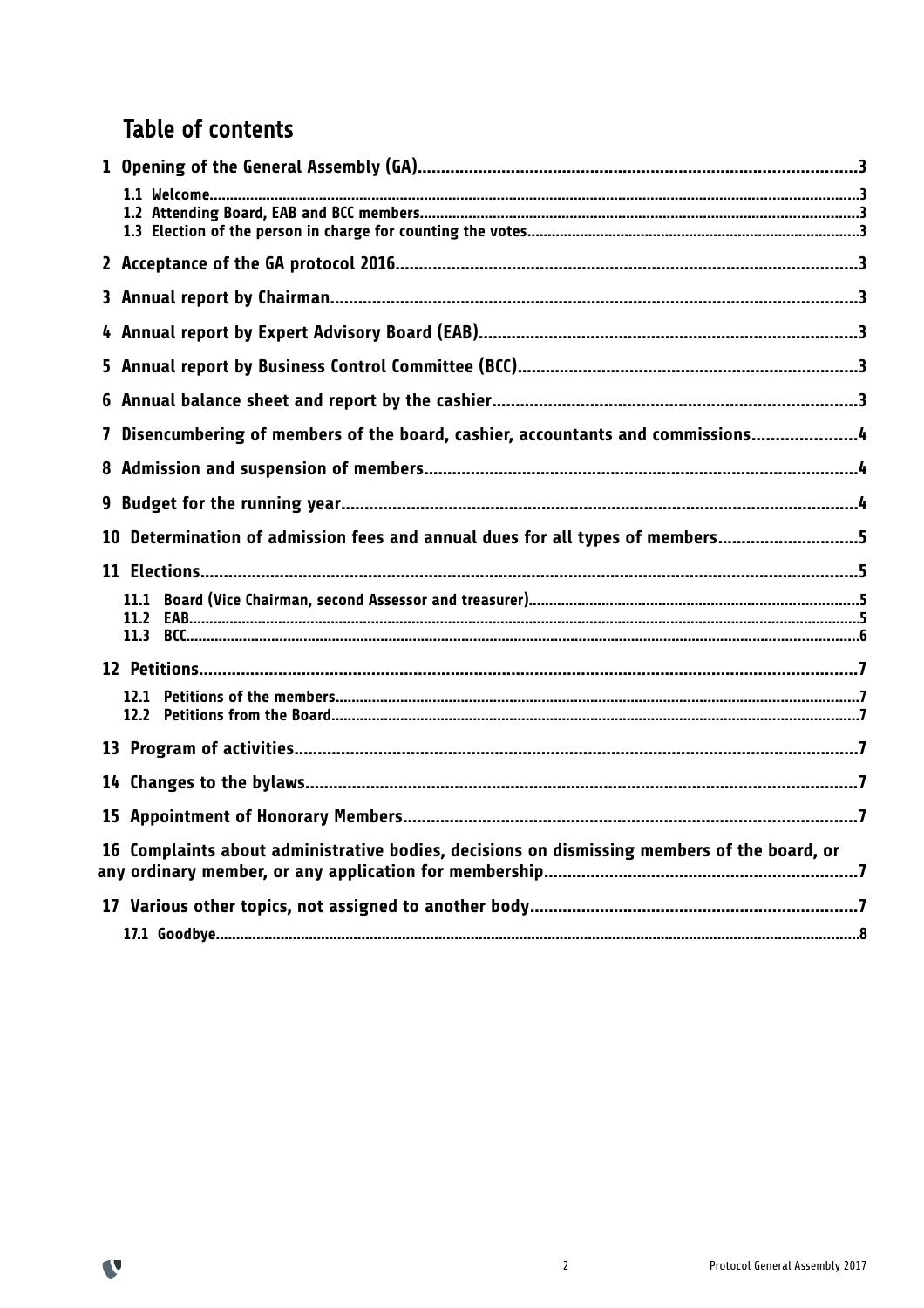# **1 Opening of the General Assembly (GA)**

#### **1.1 Welcome**

Olivier Dobberkau, the chairman of the TYPO3 Association, welcomed the attendees at the General Assembly 2016 in Essen, Germany. The assembly started at 13:15

27 members attended the GA in person. With voting delegations, the GA had 46 valid votes.

#### **1.2 Attending Board, EAB and BCC members**

All members of the Board, EAB and BCC were present, except:

- Peter Pröll (EAB)
- Chris Zeppernick (EAB)
- Jochen Weiland (BCC)
- Marco Klawonn (BCC)

#### **1.3 Election of the person in charge for counting the votes**

The General Assembly elected Jörg Kienast as person in charge for counting the votes.

## **2 Acceptance of the GA protocol 2016**

Stefan Busemann asked the attending members, if they accept the protocol of the GA 2016.

Result: 0 against, 46 accept, 0 abstain.

## **3 Annual report by Chairman**

Olivier Dobberkau provided a short look back at 2016.

#### **Trademarks**

We formalized the process of trademark controlling and handling. We successfully contacted many users who either used our trademark within a domain, registered a top level domain or used our trademark in another way. Also, we granted many organizations the use of the TYPO3 trademark.

#### **New membership on the academic committee**

This year we introduced and successfully launched a new Association membership: the Academic membership. events we attended (MeetTYPO3 Hamburg, TYPO3Gem GA, AMD's, TYPO3camp Bologna, T3EE)

#### **Board members**

At the QSA 3-2016 were able find a new 2nd Assessor for our press related work: Mathias Bolt Lesniak. He was elected by the EAB.

#### **Reworked imprint**

We reworked the legal imprint on TYPO3.org. Now it is much clearer, that users have to use their real name and that public comments won't be deleted by the Association.

#### **Board Work**

In 2016 we had 3 QSA's (real life meetings - Quarterly Summits of the Association), two of those combined with official events (T3DD and T3CON). Also we had many bi-weekly hangouts and worked in different committees (Academic committee, communication committee, education committee)

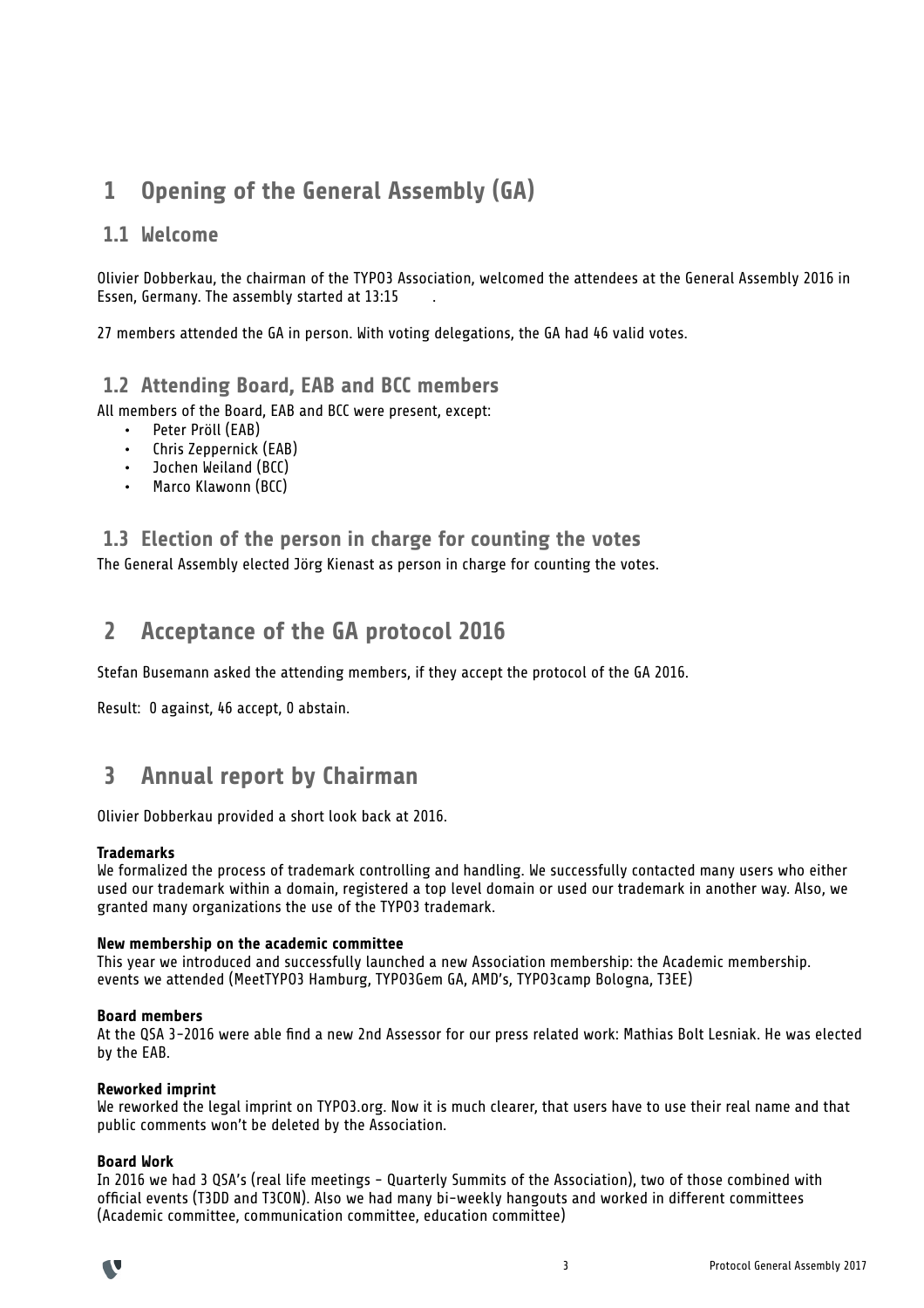Further actions:

- we invited platinum members and sponsors of the T3CON to a dinner event to thank them
- we deepened our strategic partnership with Microsoft
- we've got introduced to Platform.sh through our partnership with Microsoft
- followed and assisted the founding of TYPO3 GmbH legally and financially
- managing the donation queue: ca. 8.000 euro of donations coming through that channel
- reaching out to members that had open invoices clearing their status
- supported other open source initiatives: Joomla
- Helped SkillDisplay filed for EU funding
- Active participation in OSI, OASIS, ECO, CMS Garden
- Assisted in promoting crowdfunding initiatives like the new frontend editing for TYPO3 CMS

# **4 Annual report by Expert Advisory Board (EAB)**

The EAB was functional and met on a bi-weekly basis and in 3 QSA (joint Board/EAB) meetings over the last year.

- We helped the budget owners to reach their financial goals in 2016.
- We prepared the 2017 budget process, reviewed the applications and decided on the final budget for 2017 in November 2016. The budget approvals were sent out beginning of January 2017
- We increased collaboration with the board by joint workgroups and more joint meetings. For example, 4 EAB members joined the Communication group, which is a joint workgroup of the EAB and Board that was formed after the 2nd QSA in Nuremberg beginning of September 2016 and aims to increase awareness of T3A activities, introduce regular communication (newsletter, reports, surveys and their results) to the members and to accompany the typo3.org relaunch project
- We elected the board at the last GA. We also elected Mathias Bolt Lesniak as the first assessor of the TYPO3 Association Board at the 3rd QSA in Düsseldorf on 21st November 2016.

Chris Zepernick is leaving the EAB and we had two members, Boris Hinzer and Peter Pröll, go for re-election for a new term.

# **5 Annual report by Business Control Committee (BCC)**

Report from the BCC for the general assembly of the TYPO3 Association regarding the bookkeeping for 2016. The BCC has reviewed the bookkeeping from 2016 on an accounting basis for each month. The basis for this was accounting balance sheets for each account and the full access to the digital archive of all invoices. Ambiguous bookings and namings were clarified by the assistant of the cashier. The communication with the TYPO3 Board is on a stable and good workflow. The final bookkeeping is in good order, all problems which were found during the reviews have been solved by the TYPO3 Association. Overall in 2016 the spending has been in line with the granted budgets. The income from the TYPO3 Conference was far less than expected. Together with the income from the TYPO3 Award, the Conference, and the costs for the Event Manager a total loss for these three budgets of 91.351,19 € is recorded. A loss of  $9.450,-,-, \epsilon$  was expected.

In previous years the TYPO3 Events provided an income to the total budget, in 2016 we had a loss of more than 100.000 Euros in total. The tasks of the education committee were not brought forward as expected, therefore the expenses were 76% (91.687,05 €) lower than granted. Although the income of this budget almost reached the plan. The loss in the event committee and the not used budget of the education committee almost balanced the overall budget of the TYPO3 association. Both issues must not happen again in further years. The BCC was not able to review the bookkeeping of the TYPO3 GmbH. Since the TYPO3 GmbH is a 100% daughter of the TYPO3 association we assume that the BCC must also review the complete bookkeeping of the GmbH. 2016 was the start-up year of the GmbH, not all processes have been streamlined, so a final bookkeeping is not finished in time for the general assembly and will be presented to the BCC later. The BCC will review the bookkeeping and will release a statement afterwards.

In 2017 the BCC wants to review the bookkeeping at least on a quarterly base, including not only the balance sheets but also including the business assessment (in German BWA). The final Balance must be ready the next general assembly.

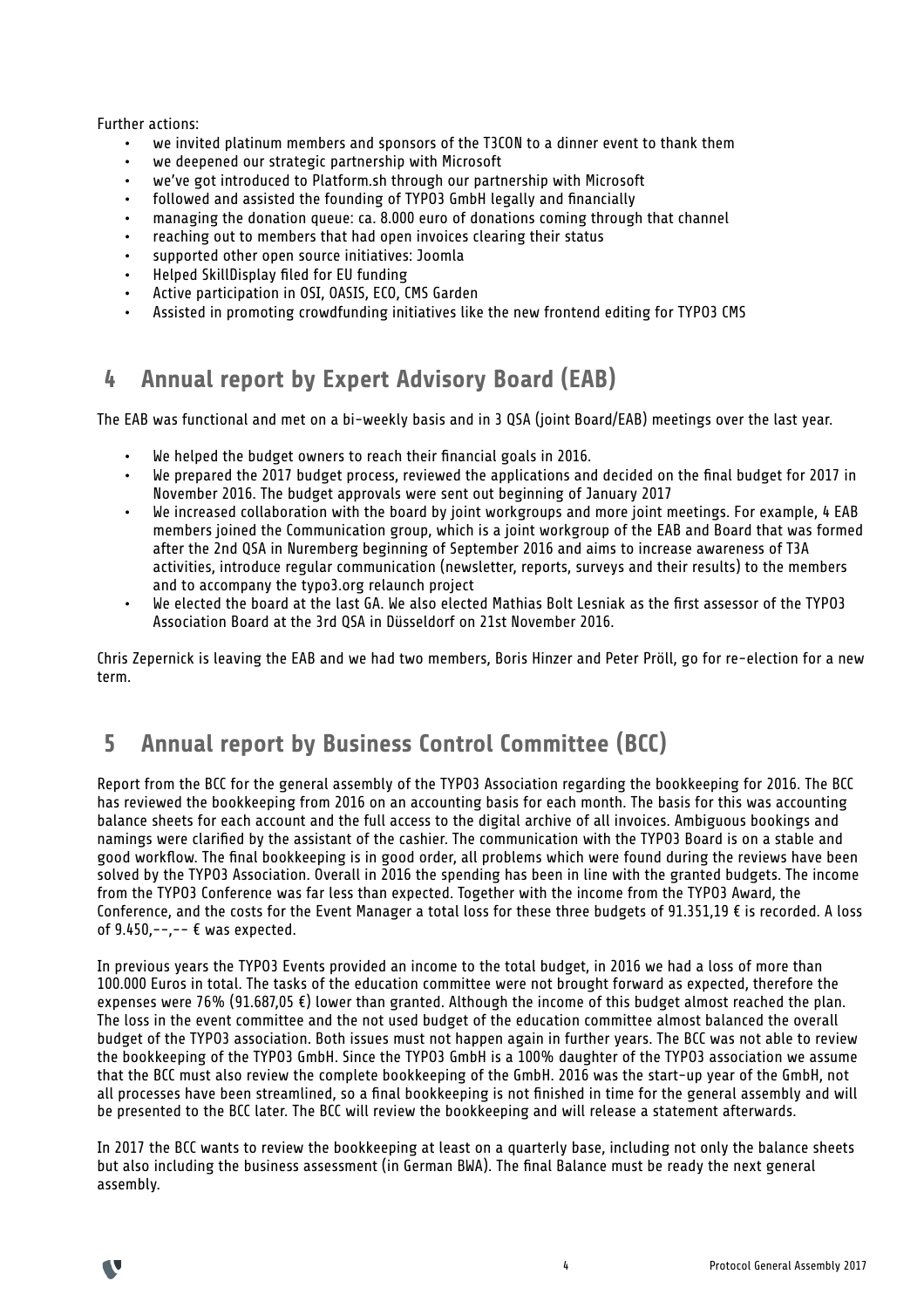# **6 Annual balance sheet and report by the cashier**

Alain Veuve went through the annual report and balance sheet and explained the numbers. You can download the report from the GA 2017 page (https://typo3.org/association/how-it-works/general-assembly/2017/).

Main facts:

- The income stream was stable
- Events were more expensive then expected<br>• The educaction team did not use the majoring
- The educaction team did not use the majority of the budget

Alain Veuve reports that the balance sheet has been approved by the Board.

## **7 Disencumbering of members of the board, cashier, accountants and commissions**

- The members of the board were discharged with 46 votes by the members.
- The cashier was discharged with 46 votes by the members.
- The accountant was discharged with 46 votes by the members.
- The commissions are discharged with 46 votes by the members.

## **8 Admission and suspension of members**

None this year.

## **9 Budget for the running year**

We provided a detailed report about the budget 2017 in a blog post on typo3.org on 15th December 2016.

We received applications for 1.1 Mio EUR (2016: 1.4 Mio EUR). The expected income is 647k EUR.

The largest expense is a fix amount of 350.000 EUR for the TYPO3 CMS Core Team. This is a central TYPO3 CMS budget that is supposed to also help coordinate smaller development initiatives.

The budget does not include any position for the T3CON since the event won't take place this year.

All decisions were taken in full consent and with the best expectations.

You can download the complete Budget from the GA Page [\(https://typo3.org/association/how-it-works/general](https://typo3.org/association/how-it-works/general-assembly/2017/)[assembly/2017/\)](https://typo3.org/association/how-it-works/general-assembly/2017/).

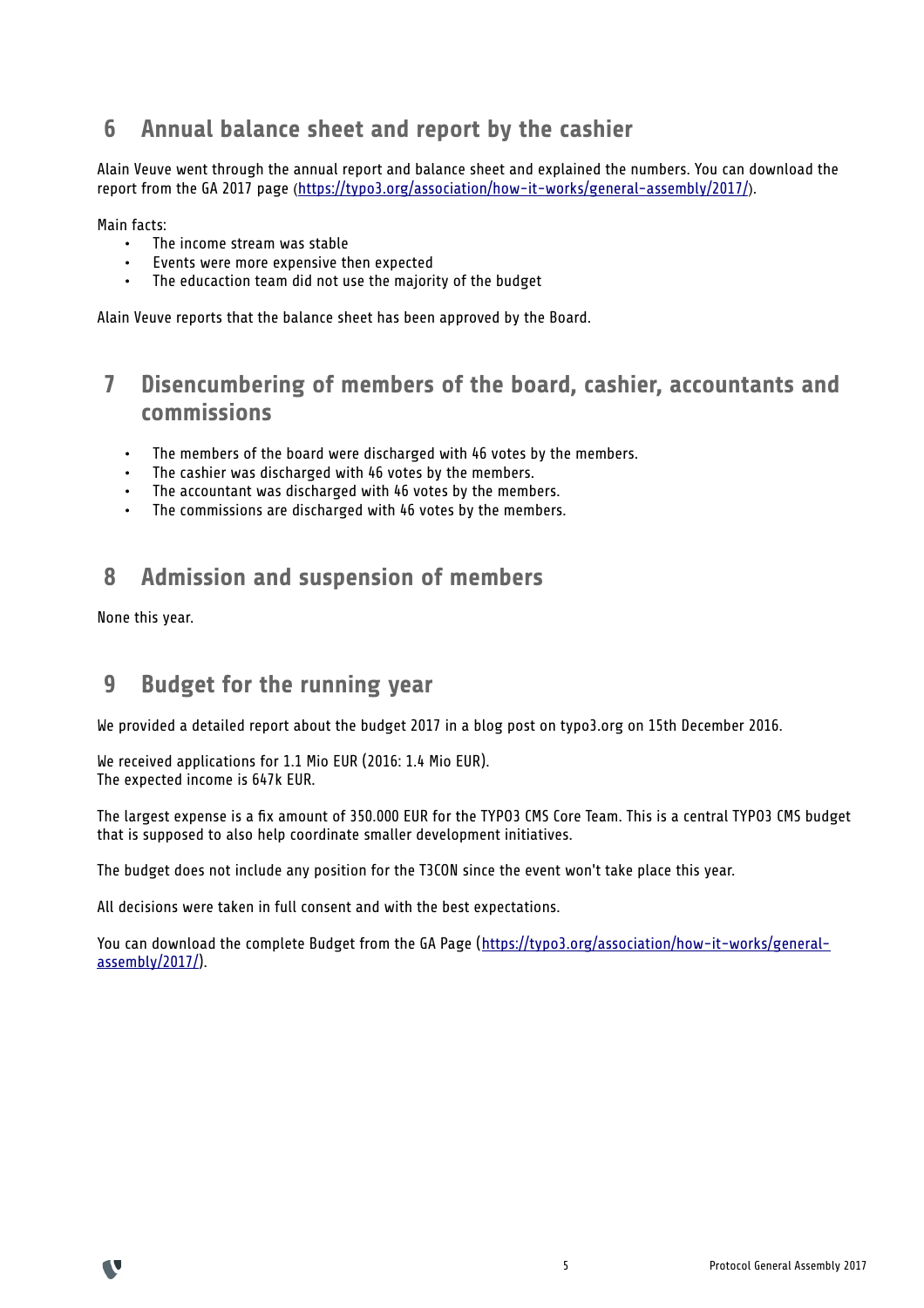# **10 Determination of admission fees and annual dues for all types of members**

No changes this year.

# **11 Elections**

#### **11.1 Board (Vice Chairman, second Assessor and treasurer)**

The Board is elected by the EAB. The EAB has 5 votes in addition.

Four members of the EAB are attending and Peter Pröll delegated his vote to Dominik Stankowski, so there are fives votes.

The following positions on the board have been elected for a 2-year period:

Vice-President: Ric van Westhreenen– 5 votes

**Treasurer** Alain Veuve – 5 votes

2<sup>nd</sup> Assessor: Peter Kraume – 5 votes.

#### **11.2 EAB**

11

Three of the six positions in the EAB are elected alternating each year.

The online voting started on Tue, 14 Mar 2017 until Tue, 28 Mar 2017 23:59:00 . 439 valid votes were counted.

The General Assembly approves the online voting with 2 abstains.

| <b>Image</b> | <b>Name</b>         | Website                                      | <b>Votes</b> |
|--------------|---------------------|----------------------------------------------|--------------|
|              | Petra Hasenau       | https://forge.typo3.org/boards/71/topics/946 | 160          |
|              | <b>Boris Hinzer</b> | https://forge.typo3.org/boards/71/topics/945 | 153          |
|              | Peter Pröll         | https://forge.typo3.org/boards/71/topics/947 | 126          |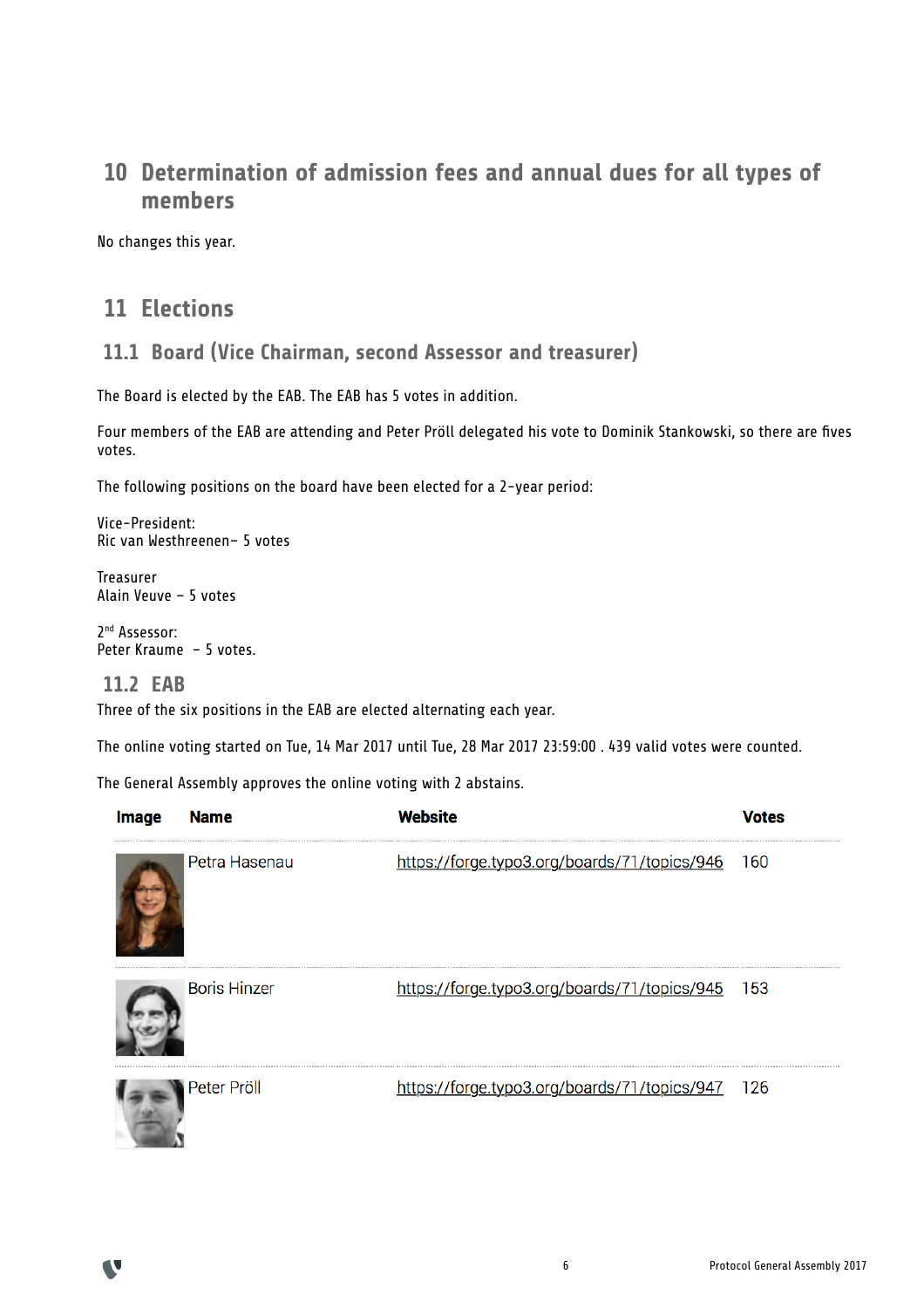#### **11.3 BCC**

Two of the four positions in the BCC are elected alternating each year. The online voting started on Tue, 14 Mar 2017 until Tue, 28 Mar 2017. 326 valid votes were counted.

| <b>Image</b> | <b>Name</b>       | Website                                      | <b>Votes</b> |
|--------------|-------------------|----------------------------------------------|--------------|
|              | ∥Ingo Schmitt     | https://forge.typo3.org/boards/71/topics/948 | -173         |
|              | Roberto Torresani | https://forge.typo3.org/boards/71/topics/949 | 153          |

The General Assembly approves the online voting with 2 abstains.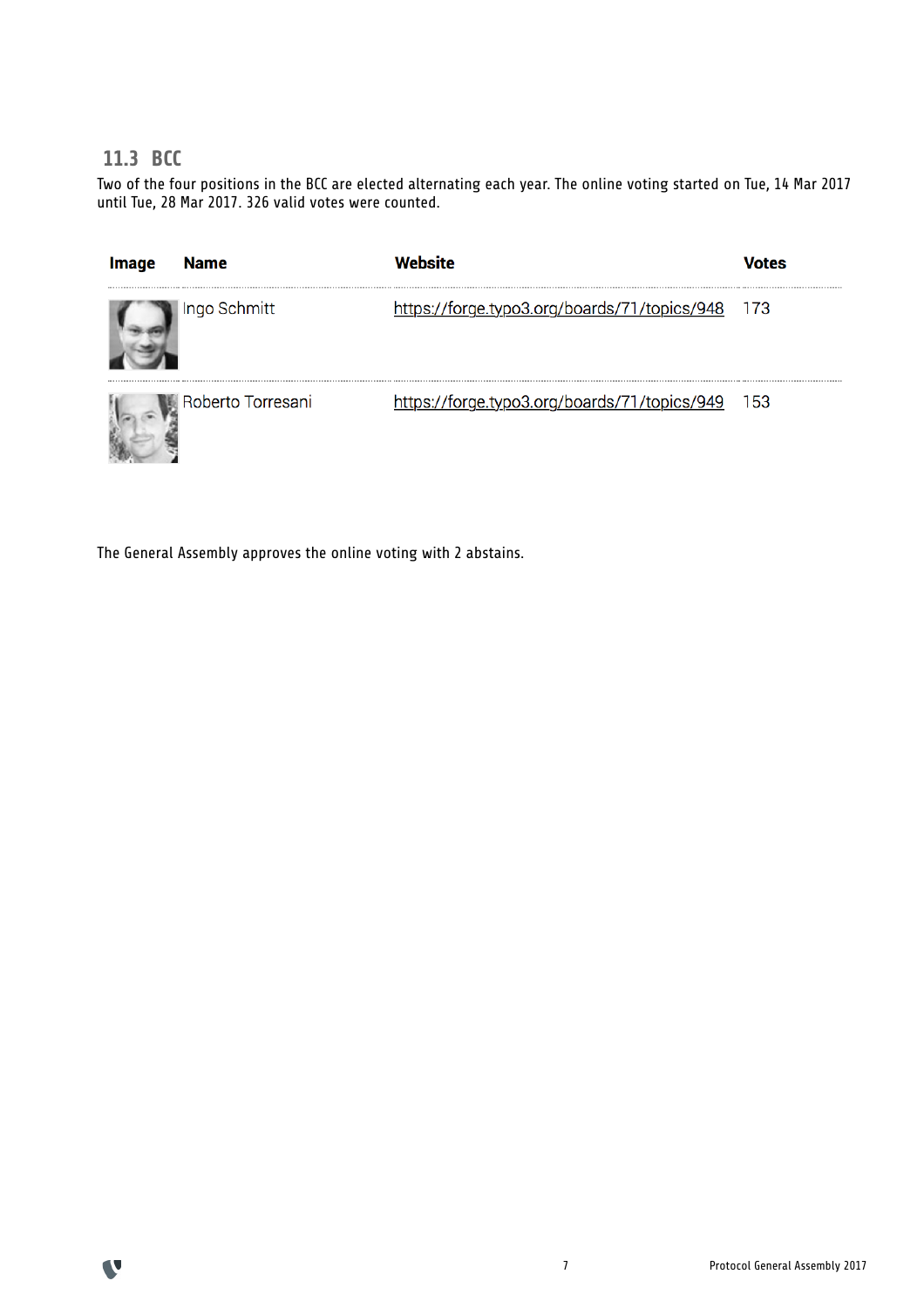#### **12 Petitions**

#### **12.1 Petitions of the members**

None this year.

#### **12.2 Petitions from the Board**

None this year

# **13 Program of activities**

In 2014 the TYPO3 Association started a new format for its activities. "The diary of the TYPO3 Association". These: reports are available typo3.org [\(http://typo3.org/news/diary-of-the-typo3-association/\)](http://typo3.org/news/diary-of-the-typo3-association/) and additionally we have introduced our member newsletter.

## **14 Changes to the bylaws**

None this year.

# **15 Appointment of Honorary Members**

No appointments this year.

 **16 Complaints about administrative bodies, decisions on dismissing members of the board, or any ordinary member, or any application for membership**

No complaints.

# **17 Various other topics, not assigned to another body**

Boris Hinzer suggested to finally introduce the silk memberships (working title). The idea is, to bind the price of the membership to the burger index [\(https://de.wikipedia.org/wiki/Big-Mac-Index\)](https://de.wikipedia.org/wiki/Big-Mac-Index). So for the introdcution, the membership will cost 7,92  $\epsilon$  / year.

Silk members won't receive cost benefits on certifications, conferences & events, but will be able to vote. The idea is, to move the Association closer to our community.

37 Votes for it 9 Abstains